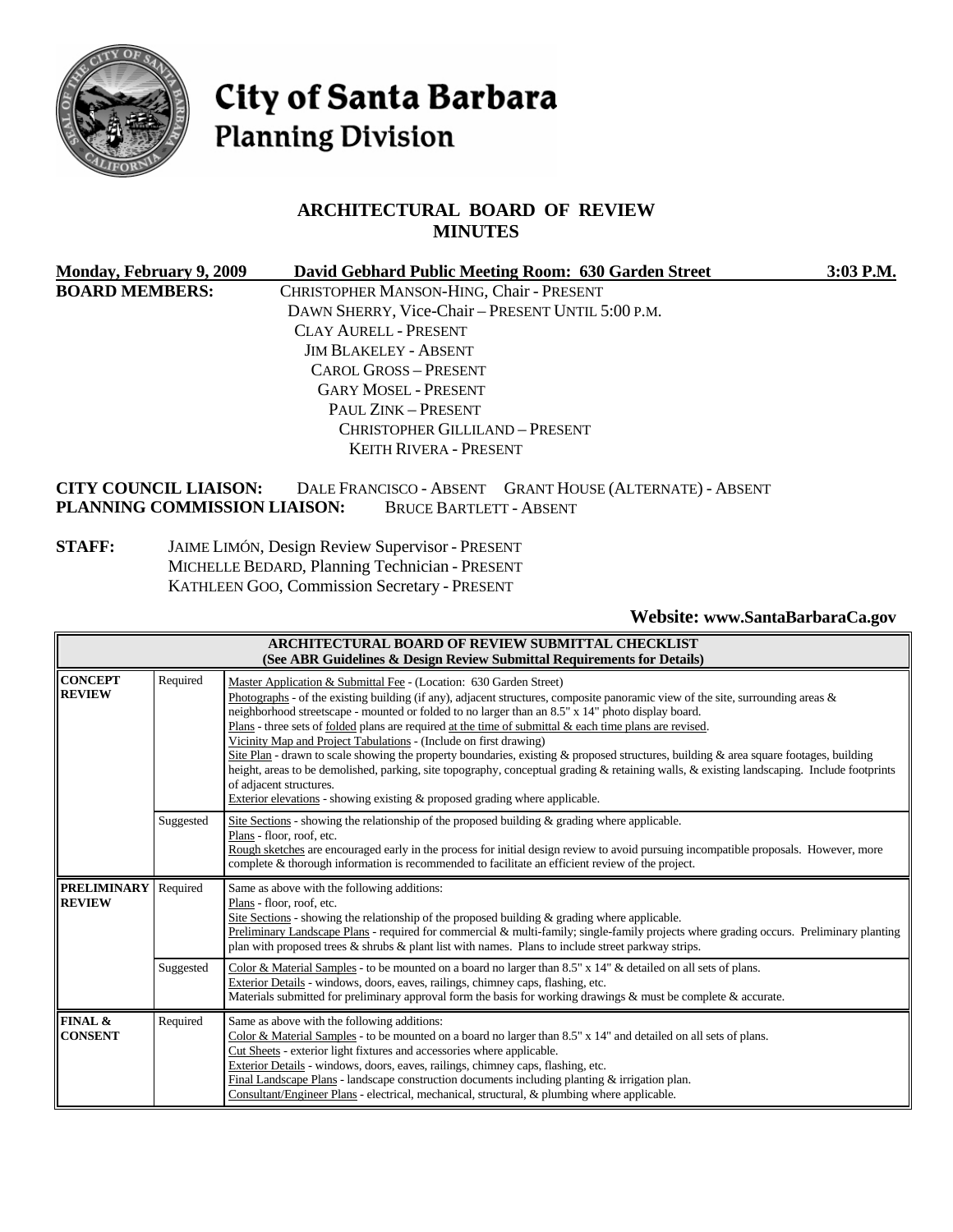#### **PLEASE BE ADVISED**

- The approximate time the project will be reviewed is listed to the left of each item. It is suggested that applicants arrive 15 minutes early. The agenda schedule is subject to change as cancellations occur. Staff will notify applicants of time changes.
- The applicant's presence is required. If an applicant is not present, the item will be postponed indefinitely. If an applicant cancels or postpones an item without providing advance notice, the item will be postponed indefinitely and will not be placed on the following Architectural Board of Review (ABR) agenda. In order to reschedule the item for review, a rescheduling fee will be paid and the applicant must fill out and file a Supplemental Application Form at 630 Garden Street (Community Development Department) in addition to submitting appropriate plans.
- All approvals made by the ABR are based on compliance with Municipal Code Chapter 22.68 and with adopted ABR guidelines. Some agenda items have received a mailed notice and are subject to a public hearing.
- The ABR may grant an approval for any project scheduled on the agenda if sufficient information has been provided and no other discretionary review is required. Substitution of plans is not allowed, if revised plans differing from the submittal sets are brought to the meeting, motions for preliminary or final approval will be contingent upon staff review for code compliance.
- The Board may refer items to the Consent Calendar for Preliminary and Final Architectural Board of Review approval.
- Concept review comments are valid for one year. A Preliminary approval is valid for one year from the date of the approval unless a time extension has been granted. A Final approval is valid for two years from the date of final action unless a time extension has been granted or a Building Permit has been issued.
- Decisions of the ABR may be appealed to the City Council. For further information on appeals, contact the Planning Division Staff or the City Clerk's office. Appeals must be in writing and must be filed with the City Clerk at City Hall, 735 Anacapa St. within ten (10) calendar days of the meeting at which the Board took action or rendered its decision.
- **AMERICANS WITH DISABILITIES ACT:** In compliance with the Americans with Disabilities Act, if you need special assistance to gain access to, comment at, or participate in this meeting, please contact the Planning Division at 805-564-5470. If possible, notification at least 48 hours prior to the meeting will enable the City to make reasonable arrangements in most cases.
- **AGENDAS, MINUTES and REPORTS**: Copies of all documents relating to agenda items are available for review at 630 Garden St. and agendas and minutes are posted online at [www.SantaBarbaraCa.gov/](http://www.santabarbaraca.gov/)abr. **Materials related to an item on this agenda submitted to the ABR after distribution of the agenda packet are available for public inspection in the Community Development Department located at 630 Garden St., during normal business hours.** If you have any questions or wish to review the plans, please contact Michelle Bedard, at (805) 564-5470 between the hours of 8:30 a.m. to 4:00 p.m., Monday through Thursday, and every other Friday, or by email at [mbedard@santabarbaraca.gov](mailto:mbedard@santabarbaraca.gov). Please check our website under City Calendar to verify closure dates.

# **LICENSING ADVISORY:**

The Business and Professions Code of the State of California and the Municipal Code of the city of Santa Barbara restrict preparation of plans for certain project types to licensed professionals. Applicants are encouraged to consult with Building and Safety Staff or Planning Staff to verify requirements for their specific projects.

Unlicensed persons are limited to the preparation of plans for:

- $\triangleright$  Single or multiple family dwellings not to exceed four (4) units per lot, of wood frame construction, and not more than two stories and basement in height;
- $\triangleright$  Non-structural changes to storefronts; and,
- $\blacktriangleright$  Landscaping for single-family dwellings, or projects consisting solely of landscaping of not more than 5,000 square feet.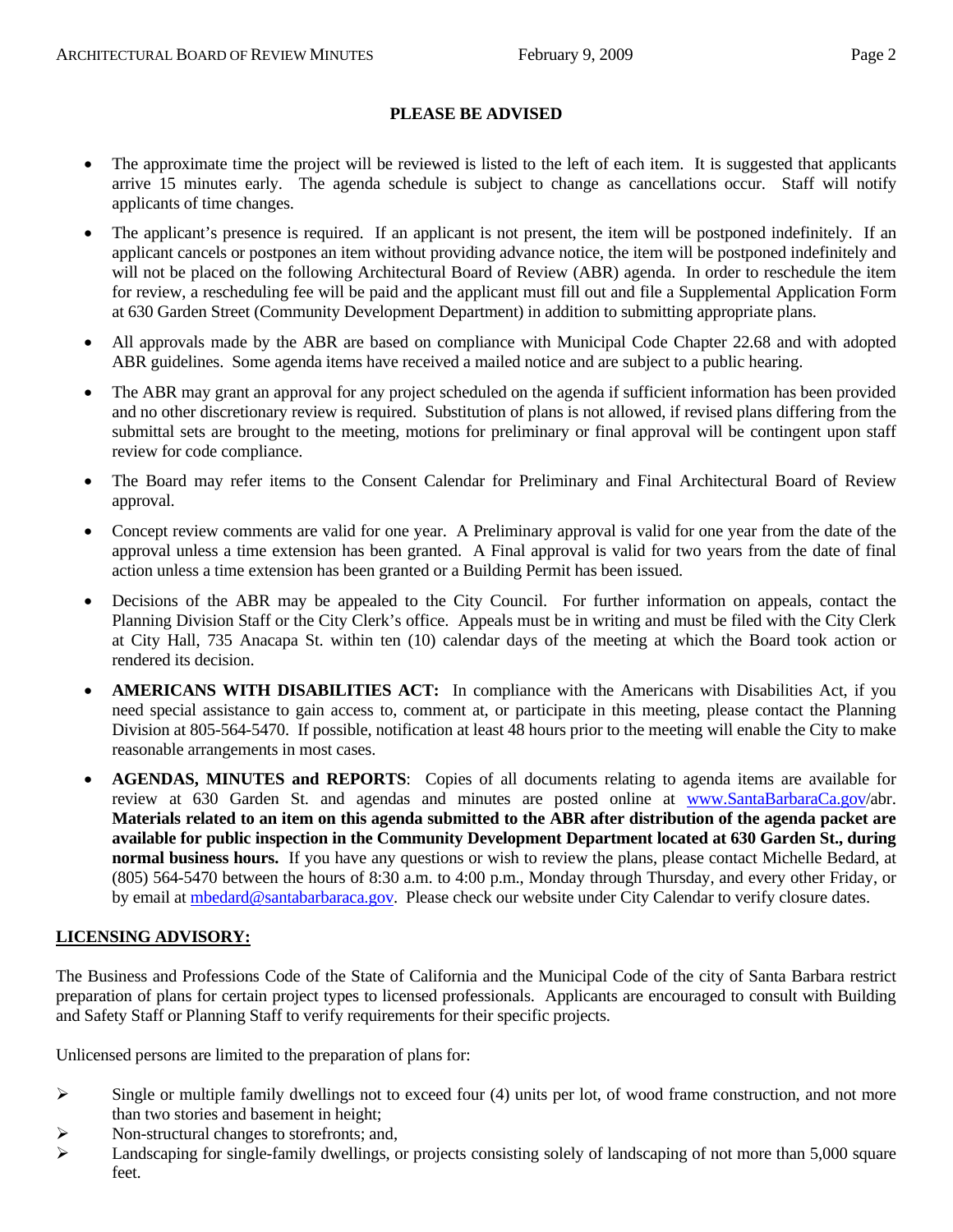## **NOTICE:**

- 1. That on Thursday, February 05, 2009 at 4:00 p.m., this Agenda was duly posted on the indoor and outdoor bulletin boards at the Community Development Department, 630 Garden Street, and online at [www.SantaBarbaraCa.gov/abr.](http://www.santabarbaraca.gov/abr)
- 2. This regular meeting of the Architectural Board of Review will be broadcast live on City TV-18, or on your computer via <http://www.santabarbaraca.gov/Government/Video/> and then clicking City TV-18 Live Broadcast. City TV-18 will also rebroadcast this meeting in its entirety on Wednesday at 8:00 a.m. on Channel 18. An archived video copy of this meeting will be viewable on computers with high speed internet access the following Wednesday at [www.santabarbaraca.gov/abr](http://www.santabarbaraca.gov/abr) and then clicking *Online Meetings.*

# **CALL TO ORDER.**

The Full Board meeting was called to order at 3:03 p.m.

# **ROLL CALL:**

| Members present: | Manson-Hing, Sherry, Mosel, Zink, Gross, Blakely, Aurell, Rivera, and Gilliland. |
|------------------|----------------------------------------------------------------------------------|
| Members absent:  | None.                                                                            |

Staff present: Jaime Limón, Bedard and Goo.

#### **GENERAL BUSINESS:**

A. Public Comment:

No public comment.

B. Approval of Minutes:

| Motion:                                 | Approval of the minutes of the Architectural Board of Review meeting of January 26, 2009, as |  |  |
|-----------------------------------------|----------------------------------------------------------------------------------------------|--|--|
|                                         | amended, with the exception of the Discussion Item #4 regarding the Building Heights         |  |  |
|                                         | Amendment which will be further edited with comprehensive comments from all the              |  |  |
|                                         | <b>Boards and Commissions.</b>                                                               |  |  |
| $\lambda$ $\lambda$ $\lambda$ $\lambda$ | $7:1/411$ $7/0/0$ $(0111)$ $(011)$                                                           |  |  |

```
Action: Zink/Aurell, 7/0/0. (Sherry abstained/Blakeley absent). Motion carried.
```
#### C. Consent Calendar:

- Motion: Ratify the Consent Calendar of February 2, 2009. The Consent Calendar was reviewed by **Clay Aurell**.
- Action: Auell/Zink, 8/0/0. (Blakeley absent). Motion carried.

Motion: Ratify the Consent Calendar of February 9, 2009. The Consent Calendar was reviewed by **Clay Aurell** with the exception of the landscaping for Items G, H, I, and J, reviewed by **Carol Gross**. Action: Aurell/Zink, 8/0/0. (Blakeley absent). Motion carried.

- D. Announcements, requests by applicants for continuances and withdrawals, future agenda items, and appeals.
	- 1) Ms. Bedard made the following announcements:
		- a) Item #5, 824 E. Canon Perdido, and Item #6, 822 E. Canon Perdido were continued indefinitely at the applicant's request.
		- b) The Board decided they would take a dinner break at the scheduled recess.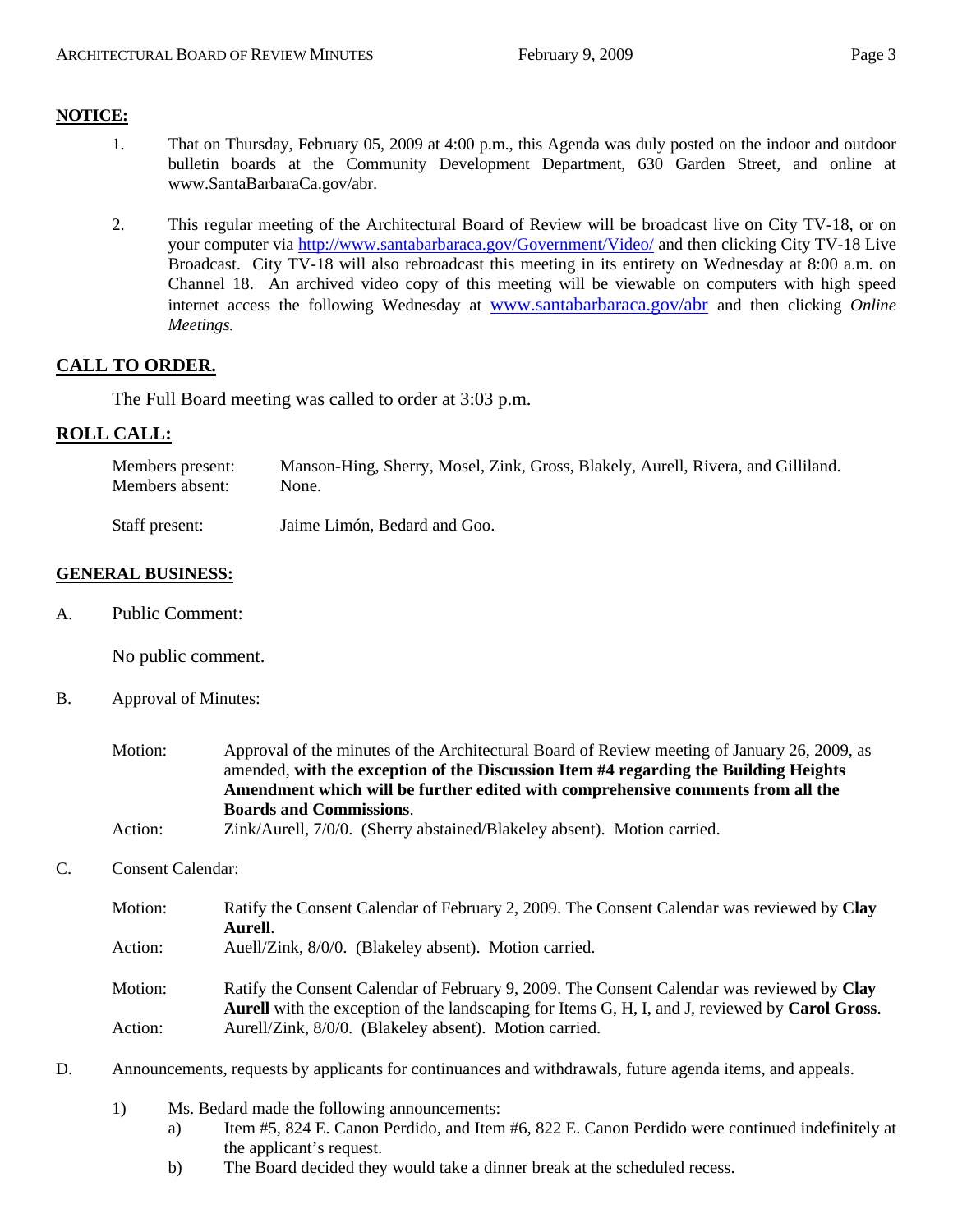- 
- 2) Board member Sherry announced she will be stepping down from Item #4, 1298 Coast Village Road.
- 3) Board member Gross announced she will be stepping down from Item #2, 352 Hitchcock Way.
- 4) Board member Zink announced he will be stepping down from Item #1, 1015 San Andres Street.

## E. Subcommittee Reports.

None.

F. Possible Ordinance Violations. None.

# **FINAL REVIEW**

# **1. 1015 SAN ANDRES ST R-2 Zone**

 Assessor's Parcel Number: 039-242-011 Application Number: MST2006-00438 Designer: Amaro Design Owner: The Rodriguez/Espinosa Family Trust

(Proposal to demolish the existing 1,581 square foot single-family residence and detached two-car garage and construct a new 3,646 square foot two-story duplex on an 8,000 square foot lot in the R-2 Zone. Unit one is proposed to be a three-bedroom 1,662 square feet with a 457 square foot attached two-car garage. Unit two is proposed to be three-bedroom 1,984 square feet with a 431 square foot attached two-car garage.)

# **(Preliminary Approval granted 3/10/08. Final Approval is requested.)**

(3:13)

Present: Carlos Amaro, Designer; and Kathy Calloway for C2 Landscapes.

Public comment opened at 3:42 p.m. As no one wished to speak, public comment was closed.

An opposition letter from Paula Westbury was acknowledged by the Board.

# **Motion: Continued indefinitely to the Consent Calendar with comments:**  ARCHITECTURE:

- 1) Revise the site plan to accurately show all the items to be built.
- 2) Dimension all the hardscape and planting areas
- 3) Provide details of all walls and entry gate posts.
- 4) Revise the window detailing to maximize the recess in the exterior wall for the window opening and the depth of the recess (to show the area from the window to the exterior face).
- 5) Provide a double starter tile on the edge of the roof tiling.

# LANDSCAPING:

- 1) Provide a complete irrigation plan.
- 2) Restudy deep-rooted planting opportunities for the south of the driveway.
- 3) Study where evergreen trees can be included.
- 4) Provide planting in the parkway of the right-of-way.
- 5) Restudy front landscaping to provide year-round, full, long-lived landscape plantings.
- 6) Provide an easy-to-read landscape plan.
- Action: Mosel/Gilliland, 7/0/0. Motion carried. (Zink stepped down, Blakeley absent).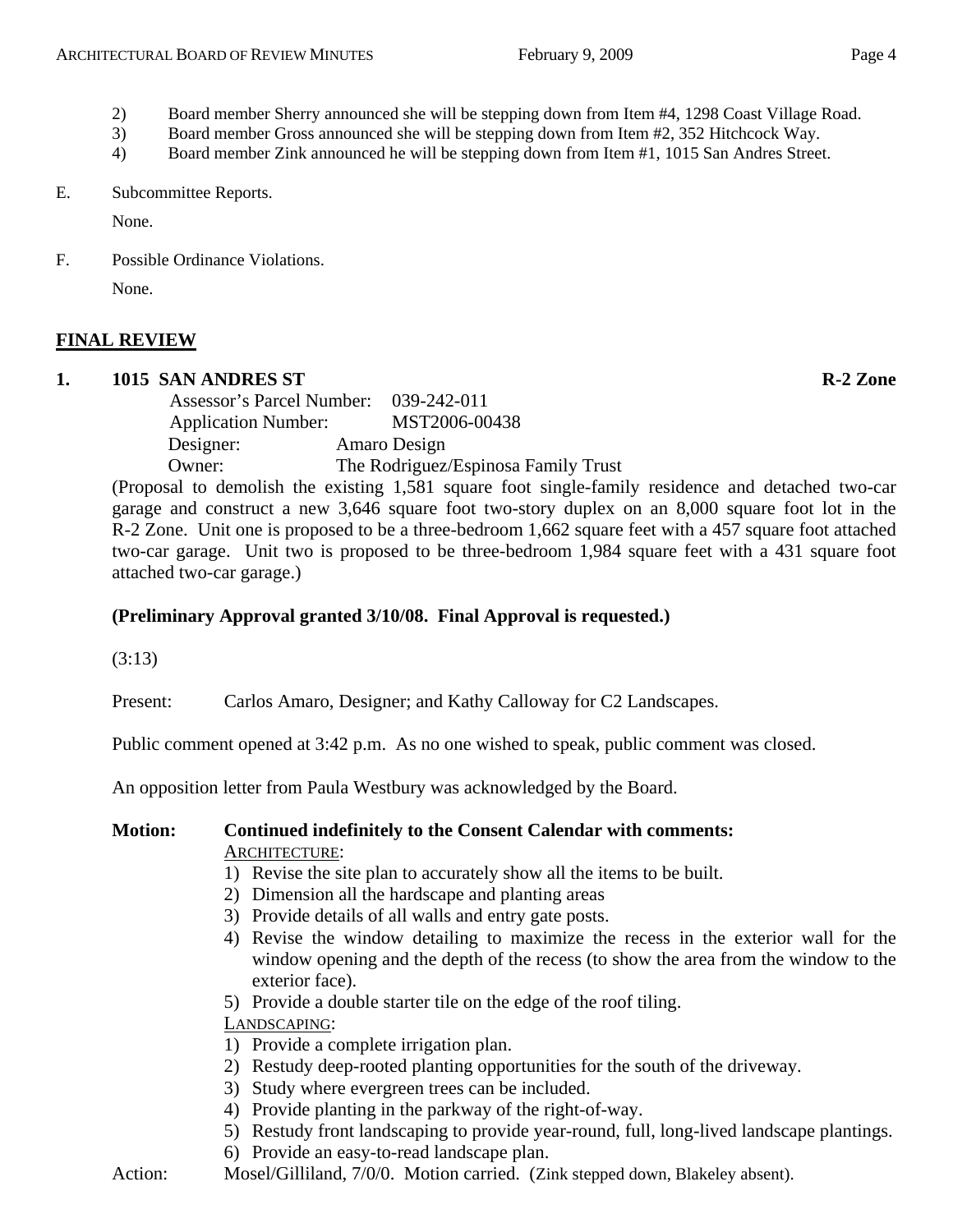Board Comments: It was unanimously decided by the Board that the applicant would be given one more opportunity to conform to the Board's landscape direction; if unable to comply, the Board will then require a licensed landscape architect.

## **CONCEPT REVIEW - NEW ITEM: PUBLIC HEARING**

## **2. 352 HITCHCOCK WAY E-3/PD/SD-2 Zone**

| Assessor's Parcel Number: 051-240-003 |                                        |
|---------------------------------------|----------------------------------------|
| <b>Application Number:</b>            | MST2009-00002                          |
| Owner:                                | DCH Ca. Investments, LLC               |
| Architect:                            | Peikert Group Architects               |
| Applicant:                            | Santa Barbara Airport Auto Center, LLC |

(Phase two of the proposed project is for the conversion and enclosure of 6,299 square feet square feet of existing auto service bays and the expansion of the western footprint of the existing building by 1,626 square feet for a total of 7,925 square feet. The proposed addition and conversion will require approval for additional commercial square footage. The proposed project area, along with the 3,251 square feet interim project, will become an 11,176 square feet retail auto sales offices, auto displays and auto parts storage building. Approximately 18 service bays, occupying a footprint of 6,361 square feet, will remain and a new entrance area to the service area on the north side of the building will be constructed. Additional parking for the project will be provided on site, both at the back of the lot and adjacent to the front entrance of the auto sales show room. Phase one of the project was approved under MST2009-00015. The proposal takes place on a 5.78 acre site and the parcel is split into two lease areas. Lease Area "A" will be occupied by a new Lexus Dealership and received approval under MST2007-00613. The remaining portion of the parcel (Lease Area "B") will be occupied by the Santa Barbara Auto Gallery. The project requires Planning Commission review for Development Plan Approval for phase two of Lease Area B.)

# **(Comments only; Project requires Environmental Assessment, Compatibility Analysis, and Planning Commission review for Development Plan Approval.)**

## (3:56)

Present: Scott Hopkins and April Palencia, Peikert Group Architects; and Ward Ritter, Dealership.

Public comment opened at 4:09 p.m.

An emailed letter expressing some concerns from J. T. Gerig, of the property adjacent to rear lot line, was acknowledged by the Board.

An emailed letter expressing some concerns from Hank and Shari Homburg, of the property adjacent to rear lot line, was acknowledged by the Board.

An opposition letter from Paula Westbury was acknowledged by the Board.

Public comment closed at 4:10 p.m.

Straw vote: How many of the Board find the Aluco bond finish appropriate or acceptable? yes  $-2$ , no  $-5$  (not passed)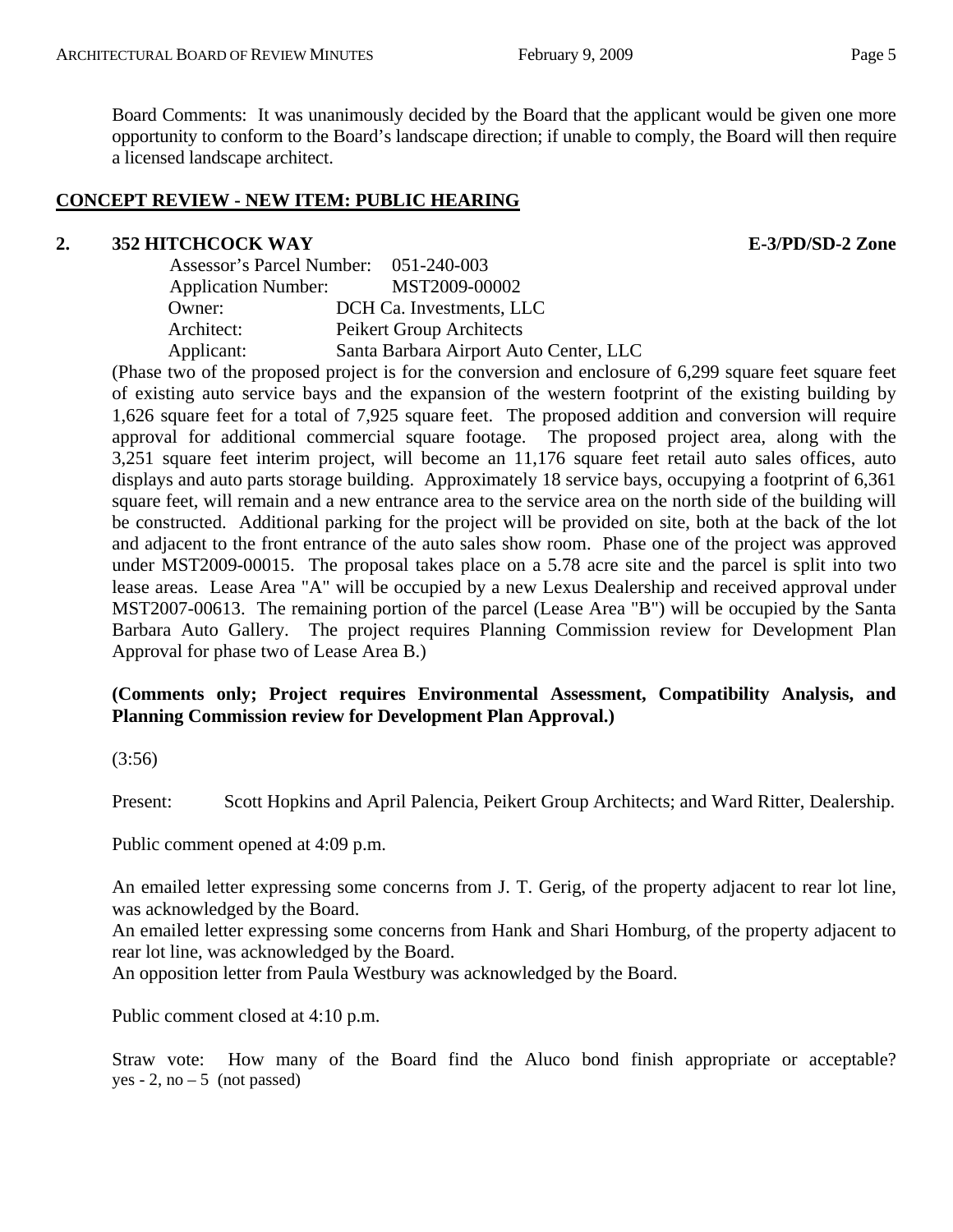#### **Motion: Continued indefinitely to Full Board with the following comments:**  ARCHITECTURE:

- 1) The Board finds the overall mass, bulk and scale acceptable. The Board suggests studying some of the forms.
- 2) Restudy the trash enclosure.
- 3) Study the new block wall between the existing service bays.
- 4) Study the overall front elevation and the relationship to the floor plans and make them align. The Board suggested the applicant follow an asymmetrical look.
- 5) Include all information on the Lexus building on the three-dimensional layout, including path of travel, landscaping, lighting, etc.
- 6) Provide ample space to properly screen/conceal all roof-top mounted equipment, including HVAC; such equipment should be screened behind parapets.
- 7) Signage to be reviewed by the Sign Committee. The Board suggests the applicant follow the projected sizes and elevations.
- 8) The Aluco bond finish is not acceptable. Applicant to provide an alternative exterior finish.

LANDSCAPING:

1) When studying landscaping for the proposed layout, applicant to study possible methods of screening the cars following a similar style to the Lexus building (methods to improve the parkway without impeding view of the cars).

Action: Zink/Sherry, 7/0/0. Motion carried. (Gross stepped down, Blakeley absent).

Board comments: It was noted that review of a possible pedestrian pathway easement is not under the Board's purview, but should be reviewed and considered by the Planning Commission or other review board or commission (per Upper State Street design guidelines).

# **PRELIMINARY REVIEW**

# **3. 1309 BLANCHARD ST R-2 Zone**

| Assessor's Parcel Number:  | 031-391-034        |
|----------------------------|--------------------|
| <b>Application Number:</b> | MST2008-00535      |
| Owner:                     | Jose Luis Gonzalez |
| Architect:                 | Jose Luis Esparza  |

(Proposal to construct a new 600 square foot, two-story, one-bedroom accessory dwelling unit with an attached 447 square foot two-car garage; and a new 223 square foot second story addition, with a 62 square foot second story deck, to the existing 967 square foot main residential unit on a 5,125 square foot lot in the R-2 Zone. The proposal includes demolition of an existing 241 square foot studio unit and an existing detached 298 square foot, legal non-conforming, one-car garage. The proposal will include a total of three on site parking spaces, provided in a two-car garage and one uncovered tandem space. Also proposed is 200 cubic feet of lockable storage space, for each unit, located inside the proposed two-car garage.)

# **(Preliminary Approval is requested.)**

(4:47)

Present: Jose Luis Esparza, Architect, and Peter Lawson, Associate Planner.

Public comment opened at 4:54 p.m. As no one wished to speak, public comment was closed.

An opposition letter from Paula Westbury was acknowledged by the Board.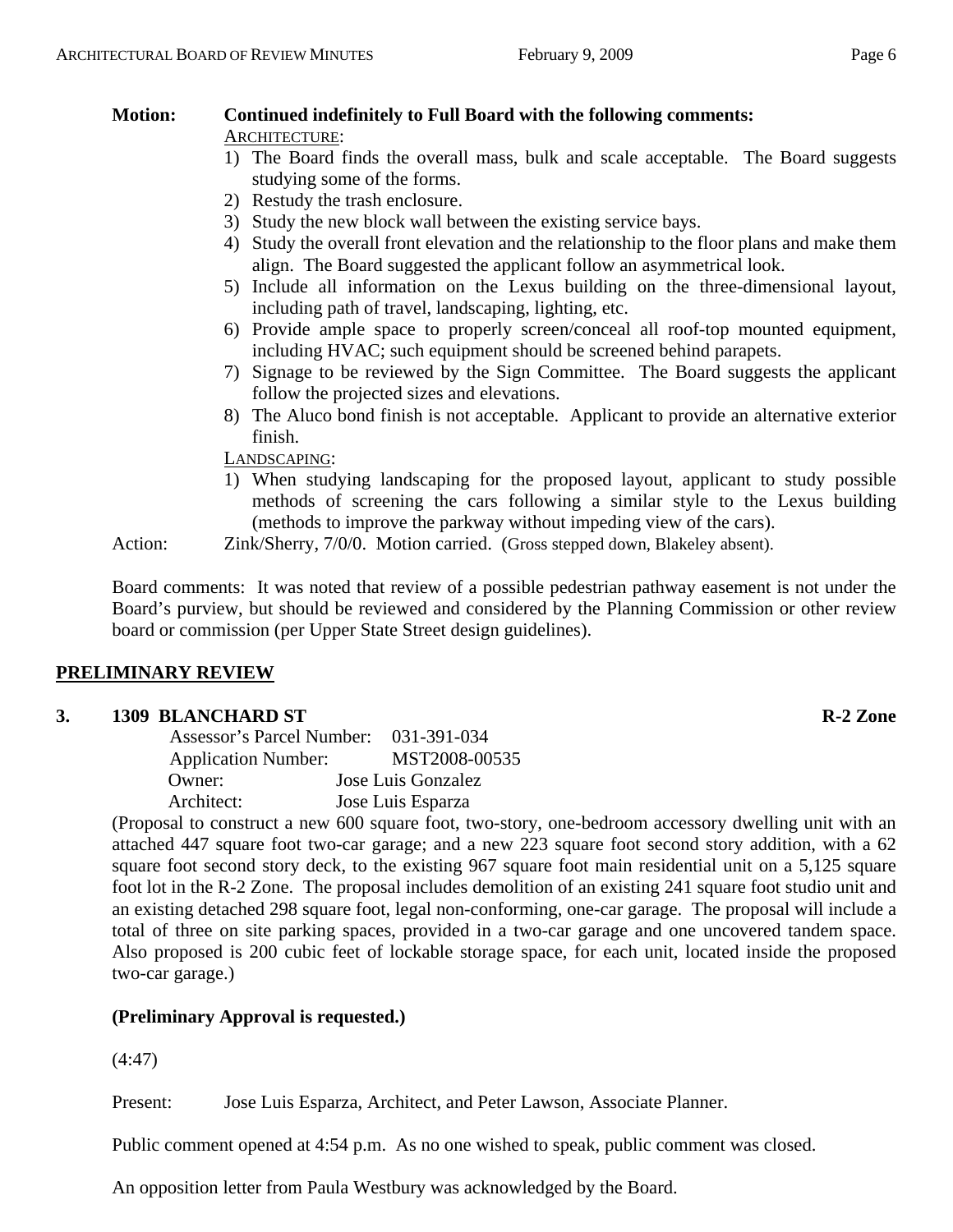# **Motion: Preliminary Approval and return to the Consent Calendar with the following conditions:**

# ARCHITECTURE:

- 1) Return with details for the roof overhang, including rafter tails.
- 2) Return with a color board and provide manufacture colors to match the existing building.

LANDSCAPING:

- 1) Return with a complete site landscape plan showing all existing landscaping and any improvements on the property; include any existing parkway landscaping or other proposed improvements.
- 2) Return with additional information regarding the existing fence along the front property line that is being altered to comply with the City height requirements. The altered fence is to look like a finished product at the end.

Action: Zink/Gilliland, 7/0/1. Motion carried. (Aurell abstained, Blakeley absent).

## **\*\*\* THE BOARD RECESSED AT 4:57 P.M. AND RECOVENED AT 5:26 P.M. \*\*\***

## **PRELIMINARY REVIEW**

## **4. 1298 COAST VILLAGE RD C-1/R-2/SD3 Zone**

| Assessor's Parcel Number: 009-230-043 |                       |
|---------------------------------------|-----------------------|
| <b>Application Number:</b>            | MST2004-00493         |
| Architect:                            | Jeff Gorrell          |
| Applicant:                            | John Price            |
| Owner:                                | Olive Oil $&$ Gas L P |

(Proposal to demolish the existing gas station and service bays and construct a new three-story, mixeduse building on an 18,196 square foot lot. The 16,992 square foot building would include 4,800 square feet of commercial space on the ground floor and 12,192 square feet of residential space on the second and third floors. The residential component would include 8 units, which would include two one-bedroom and six two-bedroom units. A total of 36 parking spaces are proposed to, include 19 commercial spaces and 17 residential spaces. A total of 11,000 cubic yards of cut and fill is proposed. Project received Planning Commission approval, with conditions, on 3/20/08 and City Council approval on appeal, with conditions, on 7/15/08 for a Local Coastal Plan Amendment, a Zone Change, a Tentative Subdivision Map, a Coastal Development Permit, Development Plan Approval, and Modifications. The project requires compliance Council Resolution No. 08-084.)

## **(Project requires compliance with City Council Resolution No. 08-084.)**

(5:26)

Present: Jeff Gorrell, Architect; Sam Maphis, Landscape Architect; and Peter Lawson, Associate Planner.

Public comment opened at 5:57 p.m.

An opposition email from Ms. Michael Self was acknowledged by the Board, with the request to the Board to reduce the mass, bulk, and scale of the project.

An opposition letter from Paula Westbury was acknowledged by the Board.

A submitted a letter from Kellam de Forest was acknowledged by the Board and read into the record.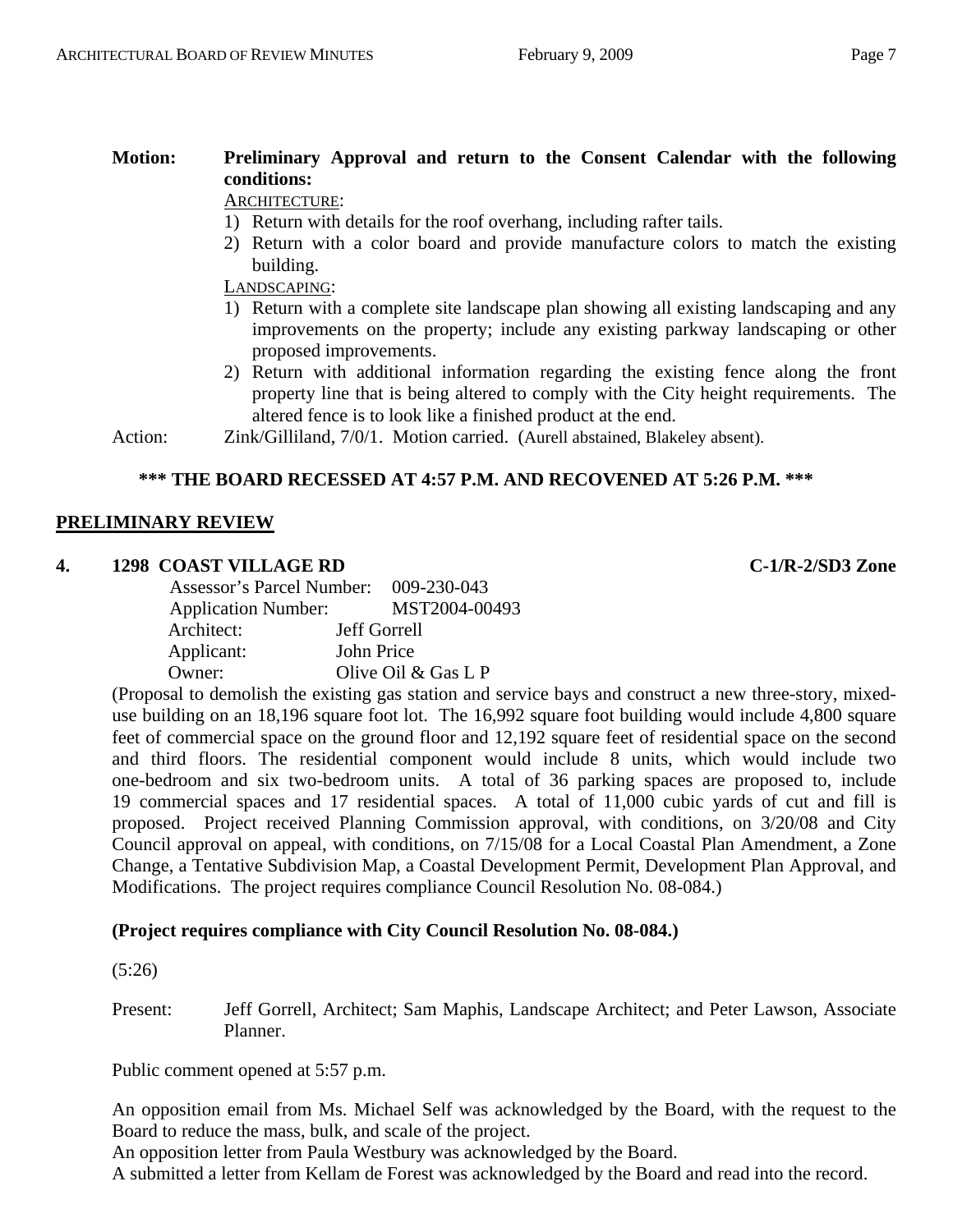The following members of the public expressed opposition to the proposed project:

Phoebe Alexiades, Tom Bollay, Sandy Wallace (also submitted letter), Peter Van Duinwyk, Robert Lorrain, Robert Bernap, John Wallace (also submitted letter), Tony Fischer (also submitted letter), and Derek Westen.

The following members of the public expressed support for the proposed project: Dave Pintard, Ed Edick, and Leone Murphy.

Mr. Lawson clarified the following:

- 1. The Transportation Division reviewed the proposed project's parking lot design as well as an alternative plan presented by an interested party.
- 2. The alternative plan included additional parking spaces in the below grade portion of the parking area; however the Transportation Division determined that there is insufficient space for these additional parking spaces.
- 3. Transportation Division determined that the vehicular maneuvering room and ingress and egress are adequate for the surface parking lot.
- 4. The Solar Ordinance is not applicable to the project lot as the ordinance applies to residential *zoned* lots. The project approved by City Council included a rezone of a portion of the lot to C-1 zoning, consistent with the General Plan.
- 5. The Coast Village Business Association presented a vision plan for Coast Village Road to the City Council in December 2008 as part of the Plan Santa Barbara hearing. To date there is no additional overlay for Coast Village Road beyond the current Zoning Ordinance, the Local Coastal Plan or General Plan.
- 6. The term "substantial" does not appear in the City Council Resolution No. 08-084.
- 7. The Planning Commission approval was appealed to City Council. In July 2008, Council upheld the Planning Commission approval except for denying the second floor modification along the northern property line.

Public comment closed at 6:26 p.m.

Straw vote: How many of the Board would like the applicant to study the 10 to 12-inch off-set (relief) along the front façade of the building?  $4 - yes$ ,  $3 - no$  (passed).

# **Motion: Continued two weeks to Full Board with comments:**  ARCHITECTURE:

- 1) The Board feels the mass, bulk, and scale is acceptable as presented with the following comments:
- 2) Return with further architectural embellishment on the northwest (rear) elevation above the garage (opening).
- 3) Study the northwest corner, particularly Unit #8 facing the Longs Drug parking lot and its architectural detailing, particularly the way a portion of the third floor over the patio is supported by a beam and offset column.
- 4) Applicant to return with more courtyard details for an in-progress review.
- 5) Study the articulation for a 10 to 12-inch off-set (relief) at the front façade of the building along Coast Village Road.

6) Provide suggestions for breaking up the massing of the northwest side of the building. LANDSCAPING:

- 1) Provide more landscaping on the northwest corner of the property.
- 2) Provide in-ground plantings adjacent to the building where feasible.
- 3) The landscape plant palette should be more elegant.
- Action: Gross/Zink, 6/1/0. Motion carried. (Manson-Hing opposed, Sherry stepped down, Blakeley absent).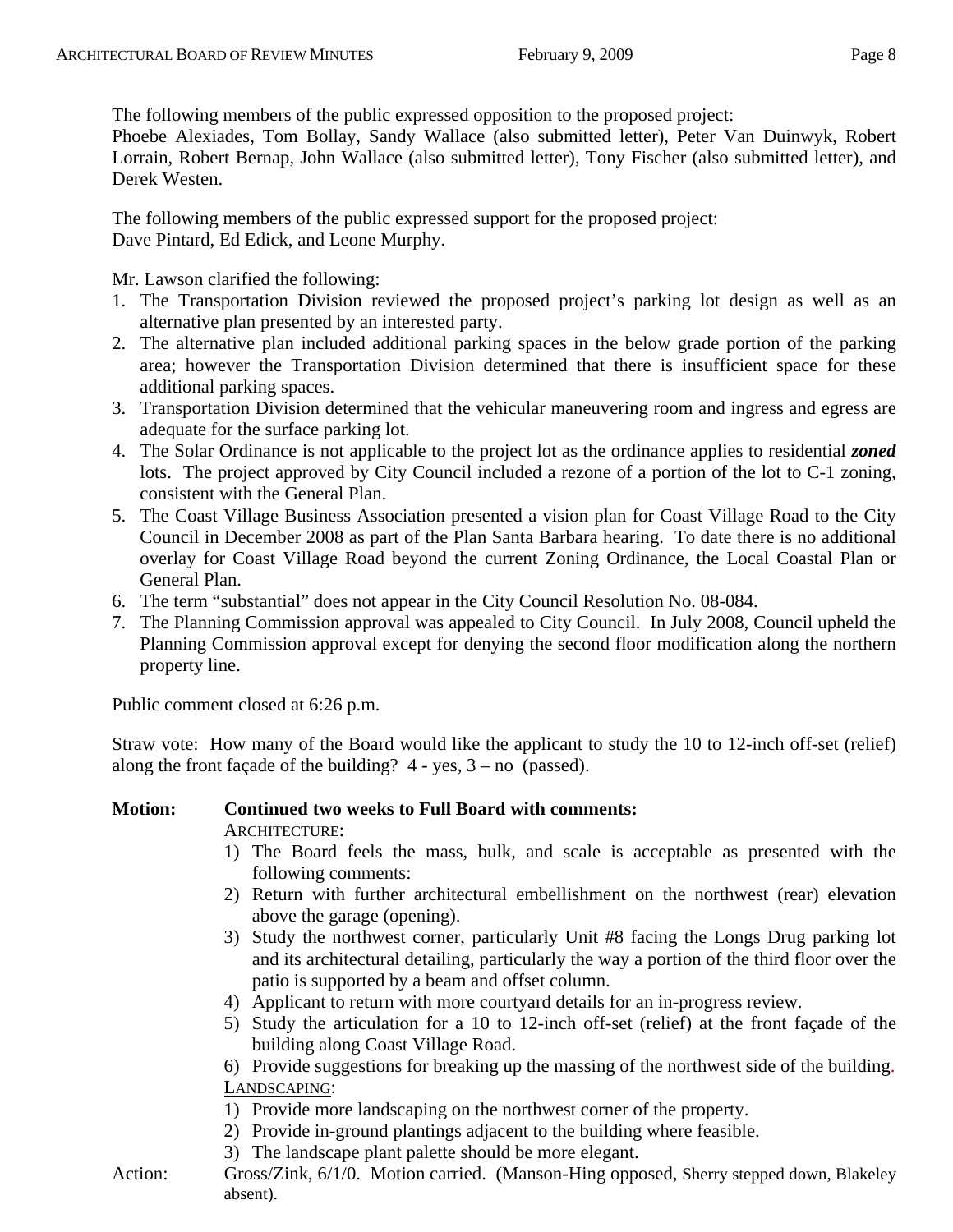#### **\*\* THE FOLLOWING AGENDA ITEM WAS CONTINUED INDEFINITELY AT THE APPLICANT'S REQUEST. \*\***

#### **PRELIMINARY REVIEW**

#### **5. 824 E CANON PERDIDO ST C-2 Zone**

| Assessor's Parcel Number:  | 031-042-007           |
|----------------------------|-----------------------|
| <b>Application Number:</b> | MST2005-00504         |
| Owner:                     | James and Carla Gally |
| Architect:                 | Larry Thompson        |

(A revised proposal for a new two-story, four-unit condominium project comprised of three attached one-bedroom units (842 square feet each) and one detached two-bedroom unit (1,297 square feet) on a 8,053 square foot lot in the C-2 Zone. A total of 7 parking spaces will be provided on-site in three one-car garages (272 square feet each), a two-car garage (467 square feet), and two uncovered spaces. The project received Staff Hearing Officer Approval on 11/8/06 for a Tentative Subdivision Map and modifications for encroachments into the required rear setback (Resolution No. 078-06). The original ABR Preliminary Approval expired on 12/11/07.)

**(Preliminary Approval is requested. Project requires compliance with Staff Hearing Officer Resolution No. 078-06.)** 

**Continued indefinitely at the applicant's request.** 

**\*\* THE FOLLOWING AGENDA ITEM WAS ALSO CONTINUED INDEFINITELY AT THE APPLICANT'S REQUEST. \*\*** 

#### **PRELIMINARY REVIEW**

#### **6. 822 E CANON PERDIDO ST C-2 Zone**

| Assessor's Parcel Number:  | 031-042-006           |
|----------------------------|-----------------------|
| <b>Application Number:</b> | MST2005-00506         |
| Architect:                 | Larry Thompson        |
| Owner:                     | James and Carla Gally |

(A revised proposal for the demolition of two existing residential units and two garages and the construction of four new three-bedroom, two-story condominium units ranging in size from 1,354 square feet to 1,468 square feet, on an 11,250 square foot lot in the C-2 Zone. A total of 8 on-site parking spaces will be provided, in four attached two-car garages (ranging in size between 423 and 490 square feet). The project received Staff Hearing Officer Approval on 11/8/06 for a Tentative Subdivision Map (Resolution No. 077-06). The original ABR Preliminary Approval expired on 5/29/08.)

**(Preliminary Approval is requested. Project requires compliance with Staff Hearing Officer Resolution No. 077-06.)** 

**Continued indefinitely at the applicant's request.**

# **ADJOURNMENT:**

**The Full Board meeting adjourned at 7:22 p.m.**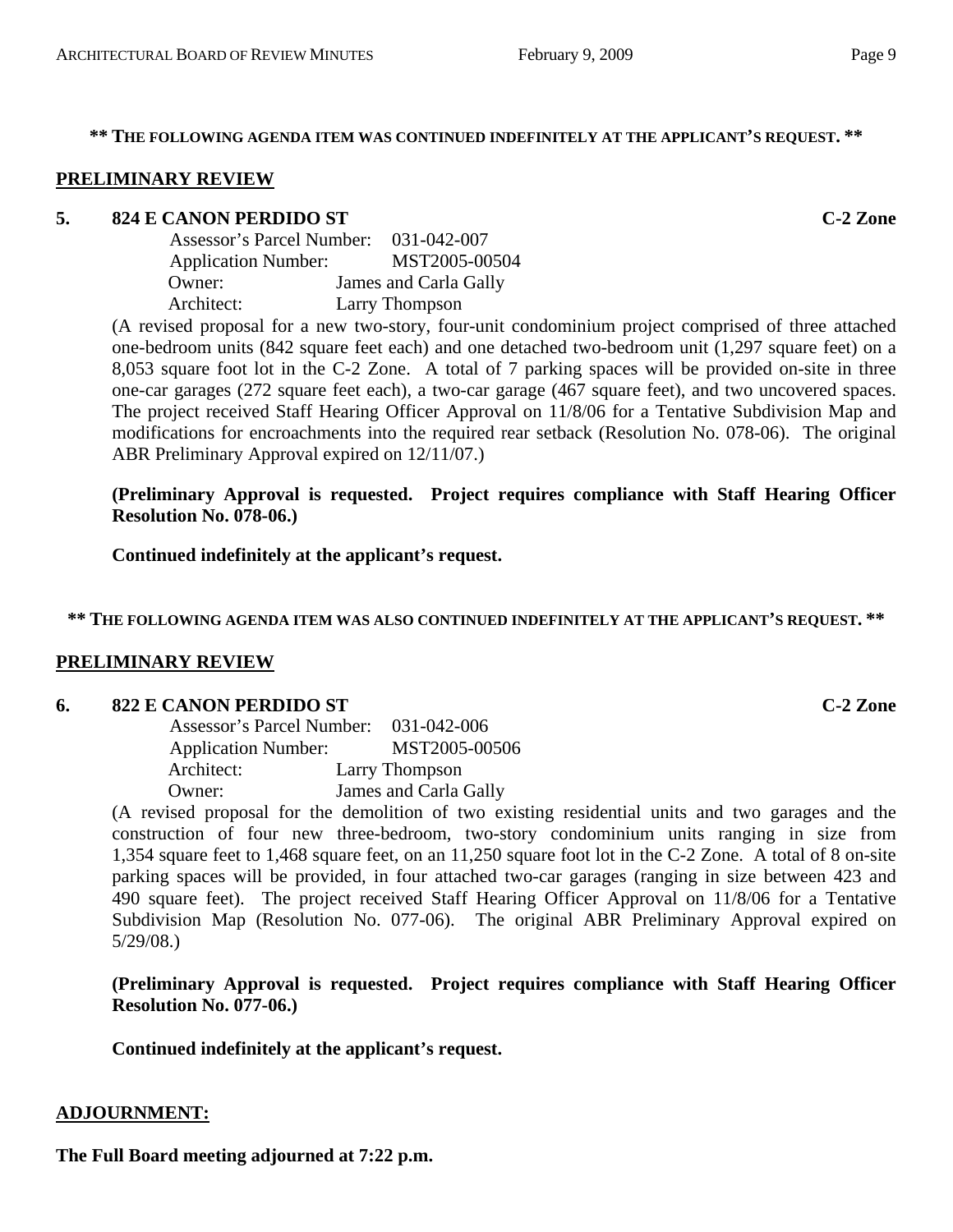# **CONSENT CALENDAR**

## **FINAL REVIEW**

# **A. 1921 BATH ST R-4 Zone**

Assessor's Parcel Number: 025-352-009 Application Number: MST2008-00460 Owner: Joan Chapin Robertson, Trustee Applicant: Kenneth Kruger

(Proposal for a 273 square foot second-story addition to an existing 548 square foot one-story residential unit to result in a two-story 821 square foot unit. The 7,500 square foot parcel is currently developed with two residential units, a one-story 1,524 square foot unit and the existing one-story 548 square foot unit. An existing attached two-car garage will remain. No alterations or additions are proposed for the existing 1,524 square foot unit.)

# **(Final Approval is requested.)**

A letter in opposition from Paula Westbury was acknowledged.

# **Final Approval as submitted**.

## **CONTINUED ITEM**

## **B. 200 S MILPAS ST C-2/SD-3 Zone**

| Assessor's Parcel Number:  | 017-240-014                |
|----------------------------|----------------------------|
| <b>Application Number:</b> | MST2009-00029              |
| Owner:                     | Convenience Retailers, LLC |
| Architect:                 | $A \& S$ Engineering       |
| Applicant:                 | Conoco Phillips            |

(Proposed installation of a Phase II EVR upgrade system to include the addition of an above ground vapor processing GVR Canister Polisher unit for an existing service station. The upgrade is required by the Santa Barbara County Air Pollution Control District.)

## **(Action may be taken if sufficient information is provided.)**

A letter in opposition from Paula Westbury was acknowledged.

## **Final Approval with the following conditions:**

- **1)** Provide a revised site plan and elevations to indicate the location of the proposed bollards on site plan and in elevation. Also indicate bollard details to indicate the proposed level of depth disturbance.
- **2)** The applicant was advised to increase the length of the parking space with the proposed bollards and to add a wheel stop.
- **3)** Applicant advised that with the pending additional bollard details to be submitted the approval is subject to additional Environmental and Transportation Staff review.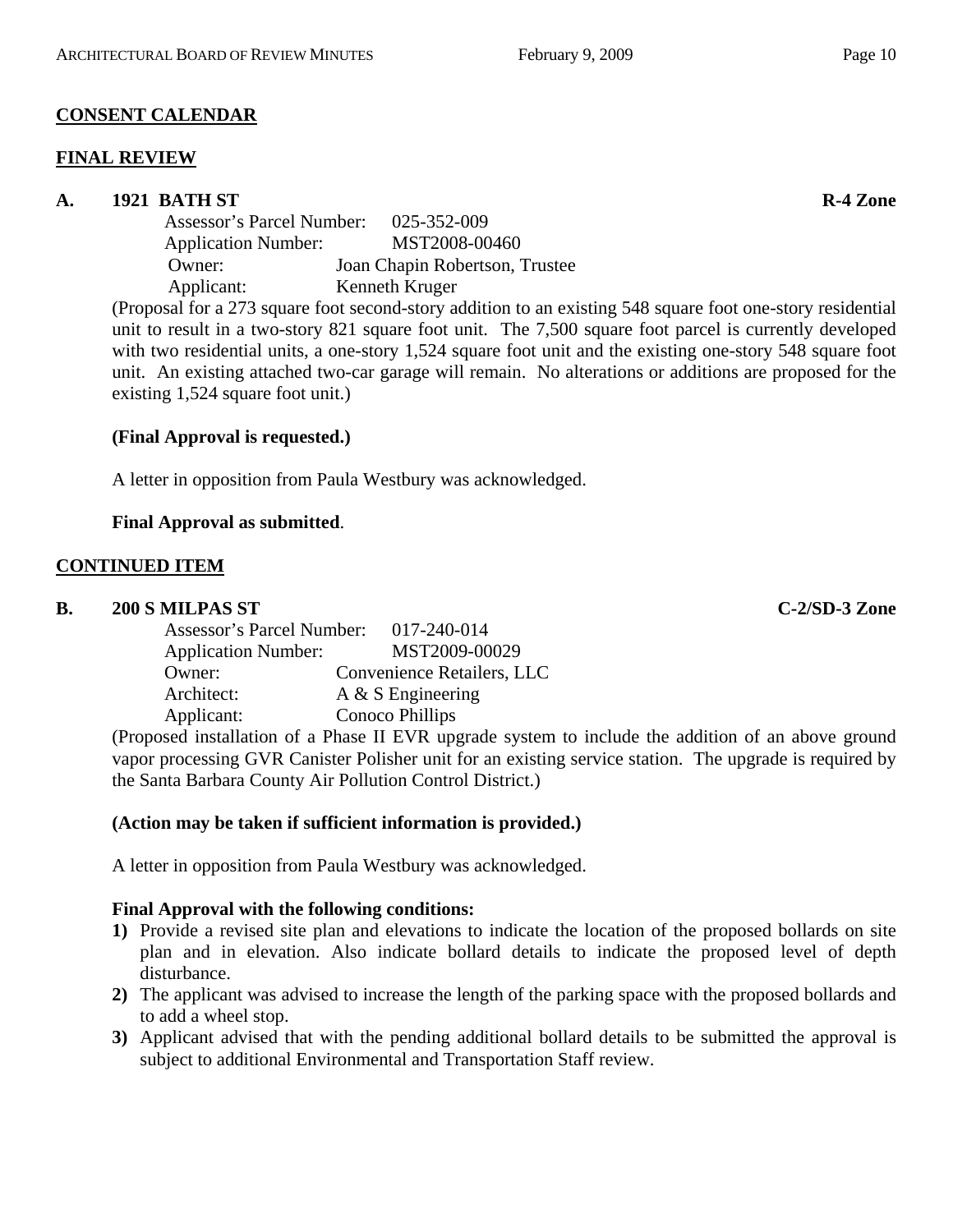# **NEW ITEM**

## **C.** 825 W VICTORIA ST **R-2** Zone

Assessor's Parcel Number: 039-141-003 Application Number: MST2008-00549 Owner: Colleen Kelly and Alfred Ramirez Agent: Trish Allen, Suzanne Elledge Planning and Permitting Services (SEPPS) Owner: Paige Patterson Wilson

(Proposal for a one lot subdivision for the purposes of converting two existing single-family residences (825 W. Victoria and 1229 Gillespie Streets) to condominiums on an 8,000 square foot lot. Parking is provided in a one-car garage and two uncovered parking spaces. No changes are proposed to the existing site plan or structures. Project requires Condominium Conversion Findings made by ABR and Staff Hearing Officer review for a Tentative Subdivision Map.)

# **(Project requires Condominium Conversion Findings made by ABR. The project will be reviewed by the Staff Hearing Officer for the Tentative Subdivision Map.)**

**Condominium Conversion Findings were made, and continued indefinitely to the Staff Hearing Officer for final discretionary review of the Tentative Subdivision Map. Note the project is not required to return to ABR.**

## **NEW ITEM**

## **D.** 22 N CALLE CESAR CHAVEZ M-1/SD-3 Zone

| Assessor's Parcel Number:  | 017-030-015                 |
|----------------------------|-----------------------------|
| <b>Application Number:</b> | MST2009-00056               |
| Owner:                     | <b>McCormix Corporation</b> |
| Applicant:                 | <b>B</b> & T Contractors    |

(Proposal an EVR Phase II upgrade to include the installation of a Veeder Root Vapor Polisher Canister located on the existing vent risers. The upgrade is required by the Santa Barbara County Air Pollution Control District (APCD).)

## **(Action may be taken if sufficient information is provided.)**

A letter in opposition from Paula Westbury was acknowledged.

## **Final Approval as submitted with the following comments:**

**1)** If the canister is required to be located above the existing vent risers a Review After Final may be completed by Staff at the Planning & Zoning Counter.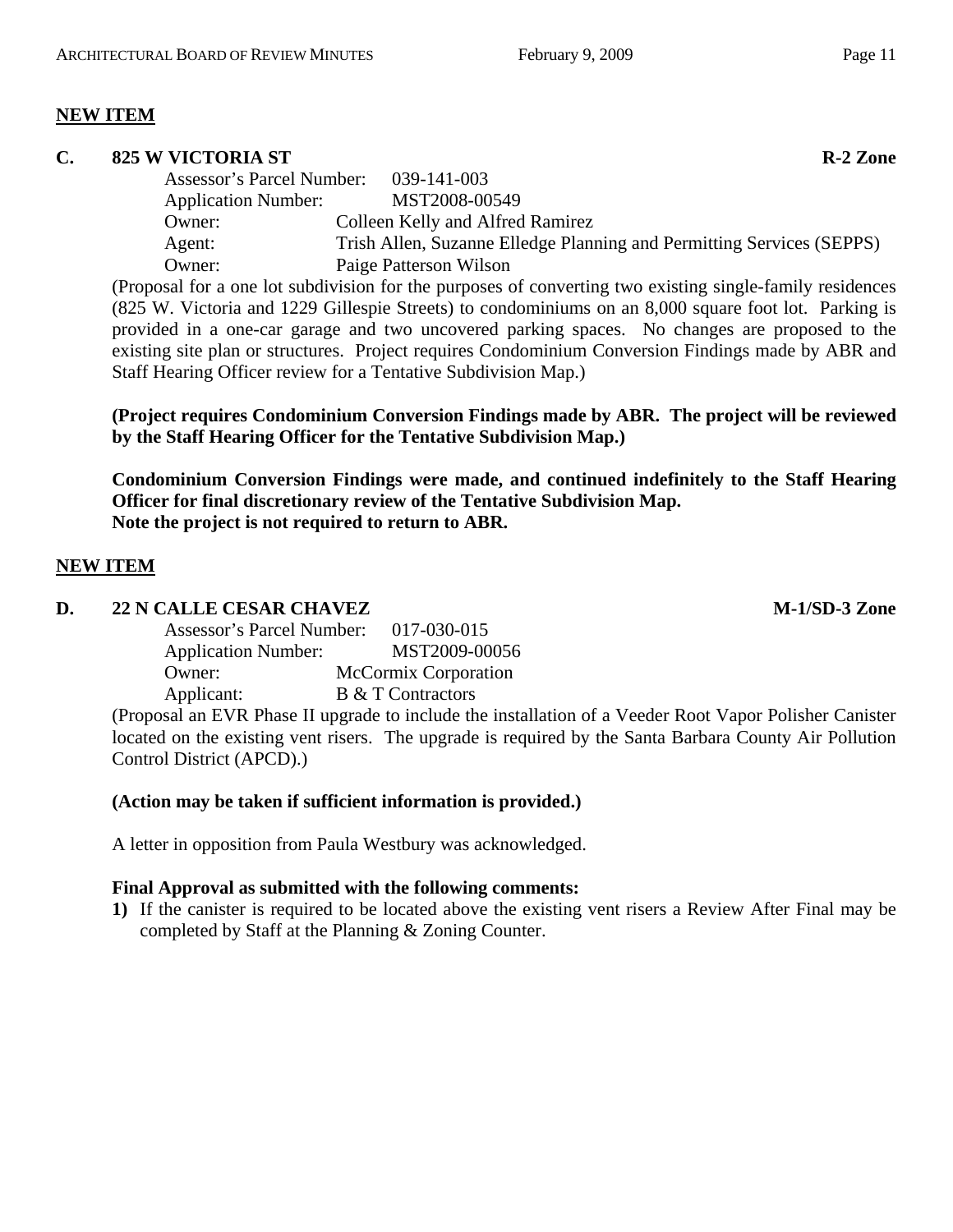## **NEW ITEM**

#### **E. 2375 FOOTHILL RD A-1 Zone**

Assessor's Parcel Number: 023-240-011 Application Number: MST2009-00040 Owner: T C S B, Ltd. Architect: Thomas McMahon

(Proposal to renovate an existing pool/recreation building at the Tennis Club of Santa Barbara to bring the building into compliance with ADA and High Fire requirements. The proposal includes the demolition and reconstruction of the existing bathrooms, new doors and windows, demolition of the existing trellis to be replaced with a solid trellis, and the addition of solar panels to be mounted flat on the new trellis.)

#### **(Action may be taken if sufficient information is provided.)**

A letter in opposition from Paula Westbury was acknowledged.

## **Final Approval as submitted.**

## **REFERRED BY FULL BOARD**

#### **F. 319 N MILPAS ST C-2 Zone**

| Assessor's Parcel Number:  |                     | 031-363-035                   |
|----------------------------|---------------------|-------------------------------|
| <b>Application Number:</b> |                     | MST2006-00076                 |
| Owner:                     |                     | <b>Milpas Street Partners</b> |
| Architect:                 | <b>Brian Nelson</b> |                               |

(Proposal for the condominium conversion of an existing 5,004 square foot two-story, mixed-use building consisting of two two-bedroom apartment units on the second floor and 2,506 square feet of commercial medical office space on the first floor. The proposal includes enclosure of part of the existing patio to create two private storage areas for the residential condominiums. The project received Planning Commission approval on 1/17/08 for a Tentative Subdivision Map and Condominium Conversion (Resolution No. 003-08).)

## **(Preliminary and Final Approval are requested. Project requires compliance with Planning Commission Resolution No. 003-08.)**

A letter in opposition from Paula Westbury was acknowledged.

## **Preliminary and Final Approval as submitted of architecture and landscaping.**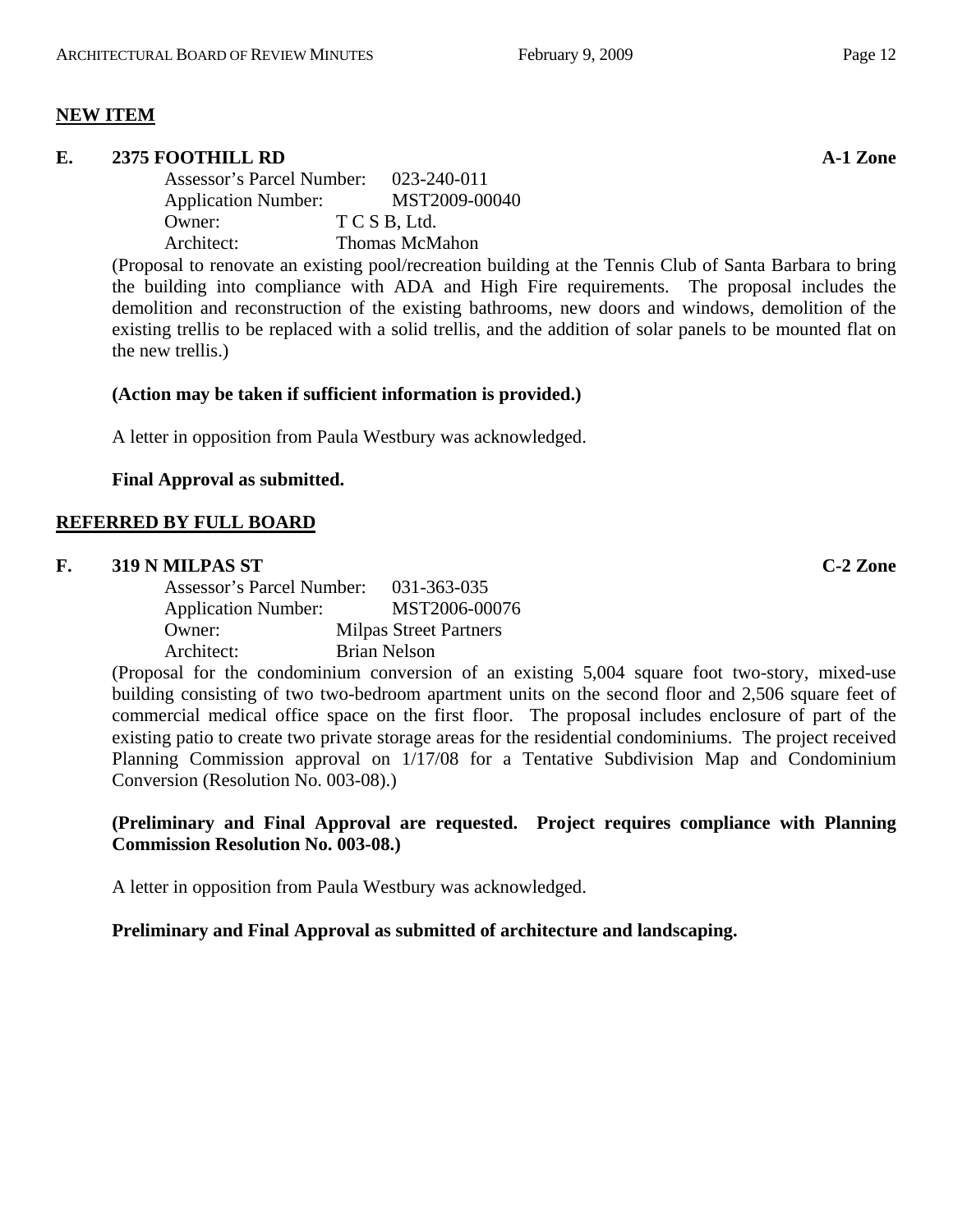# **REFERRED BY FULL BOARD**

# **G. LOMA ALTA A-1 Zone**

Assessor's Parcel Number: 035-050-0RW Application Number: MST2006-00591 Owner: City of Santa Barbara, Public Works Applicant: Tom Conti, Project Engineer

(Proposal for pedestrian improvements to include the construction of sidewalk and street lighting located in the public right-of-way on the northeast side of Loma Alta Drive, between Coronel Road and Canon Perdido Street. The proposal includes the addition of safety features such as curbs, handrails and guardrails, the removal of approximately 15 shrubs/trees and 351 cubic yards of grading.)

# **(Final Approval of architecture granted 12/15/08. Final Approval of landscaping is requested.)**

A letter in opposition from Paula Westbury was acknowledged.

# **Landscaping continued two weeks with the following comments:**

**1) Landscaping is acceptable; however provide a complete legend with size specifications; carry forward landscaping comments #1-3 from the motion on 12/15/08.**

# **CONTINUED ITEM**

| Н. | 3956 STATE ST                         |                                                                                                 | $C-2/SD-2$ Zone |
|----|---------------------------------------|-------------------------------------------------------------------------------------------------|-----------------|
|    | Assessor's Parcel Number: 057-233-018 |                                                                                                 |                 |
|    | <b>Application Number:</b>            | MST2009-00012                                                                                   |                 |
|    | Owner:                                | Sourmany 2006 Revocable Trust                                                                   |                 |
|    | <b>Business Name:</b>                 | Meineke Car Center/Econo Lube                                                                   |                 |
|    | Contractor:                           | <b>Scott Minor</b>                                                                              |                 |
|    |                                       | (Proposal to revise the landscaping at the existing Meineke Car Center/Econo Lube. The proposal |                 |

(Proposal to revise the landscaping at the existing Meineke Car Center/Econo Lube. The proposal includes the removal of two trees. Application will abate ENF2008-00414.)

# **(Action may be taken if sufficient information is provided.)**

A letter in opposition from Paula Westbury was acknowledged.

# **Final Approval as noted on plan Sheet #L-1 to include:**

**1) Replace the proposed Eucalyptus citriodora (EC) with Bauhinia blakeana (BB) as indicated.**

# **FINAL REVIEW**

# **I. 1280 COAST VILLAGE RD C-1/SD-3 Zone**

| <b>Assessor's Parcel Number:</b> | 009-230-035                    |
|----------------------------------|--------------------------------|
| <b>Application Number:</b>       | MST2008-00351                  |
| Owner:                           | Martin W. Foreman, Trustee     |
| Applicant:                       | <b>Jim Buster</b>              |
| <b>Business Name:</b>            | Los Arroyos Mexican Restaurant |
|                                  |                                |

(Proposal to stripe a total of six new parking spaces and add new landscaping at the existing multi-tenant commercial site.)

# **(Preliminary Approval granted 12/29/08. Final Approval is requested.)**